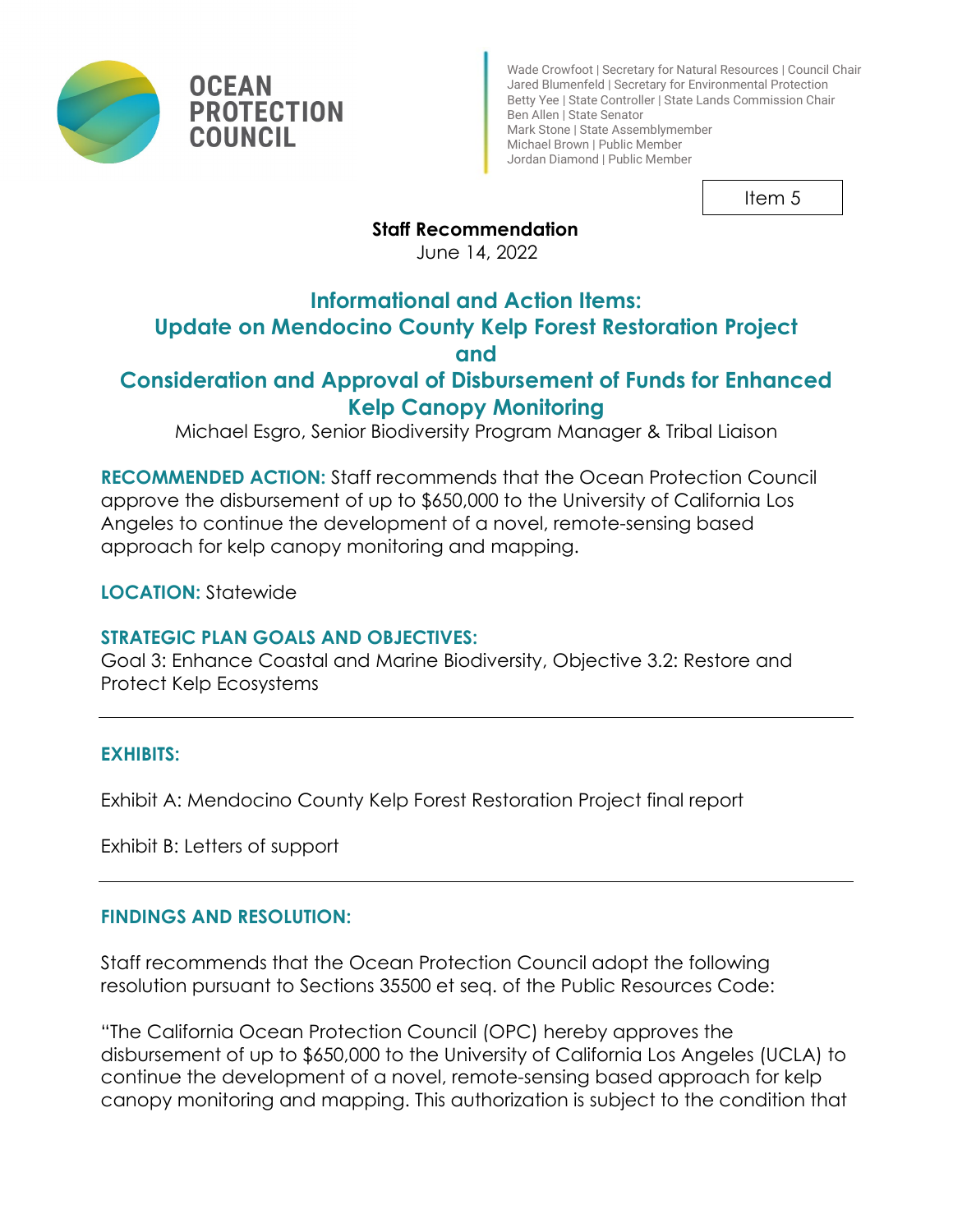prior to disbursement of funds, UCLA shall submit for the review and approval of the Executive Director detailed work plans, schedules, staff requirements, budgets, and the names of any contractors intended to be used to complete the projects, as well as discrete deliverables that can be produced in intervals to ensure the projects are on target for successful completion. All projects will be developed under a shared understanding of process, management and delivery."

#### **EXECUTIVE SUMMARY**

In recent years, California's coast has been devastated by climate-driven declines in kelp. Kelp loss, particularly in northern California, has resulted in significant negative impacts on biodiversity and ecosystem services. Protecting and restoring kelp forests is a top priority for state resource managers, and in the past three years, OPC, the California Department of Fish and Wildlife, and California Sea Grant have invested heavily in research and pilot projects to monitor kelp forest health, better understand drivers of kelp loss and persistence, and test kelp restoration approaches. This staff report provides an update on one of those projects — a unique restoration effort in Mendocino County that has achieved success by directly engaging local communities — and recommends the disbursement of funding to continue development of a novel approach for kelp monitoring.

*Restoration of Northern California bull kelp forests: project update*. In 2020, OPC approved funding to support removal of purple urchins in support of bull kelp restoration at two sites in Mendocino County: Noyo Bay and Albion Cove. This project directly engaged commercial red urchin fishermen, whose livelihoods have been significantly impacted by kelp collapse. Over the course of two years, fishermen were able to remove nearly 50,000 pounds of urchin from the restoration sites, successfully reducing urchin densities below the threshold expected to facilitate a shift from urchin barren back to kelp forest. Urchin removals appear to have had a positive impact on kelp recovery: scientific monitoring documented a limited, but statistically significant increase in bull kelp density at the Noyo Bay restoration site. This project demonstrates that commercial urchin fishermen can be extremely effective at clearing urchin barrens, and that urchin removals may facilitate kelp recovery.

*Enhanced Kelp Canopy Monitoring*. Historically, aerial surveys were the primary method of monitoring kelp canopy off the California coast. However, aerial surveys are expensive and have considerable logistical constraints. Remote sensing may provide a more cost-effective and reliable strategy for long-term kelp canopy monitoring. Pilot work supported by OPC shows that maps of kelp canopy derived from high-resolution PlanetScope satellite imagery match well with maps derived from aerial surveys. The project recommended here would support next steps in developing this novel approach, including: 1) creating seasonal, statewide, high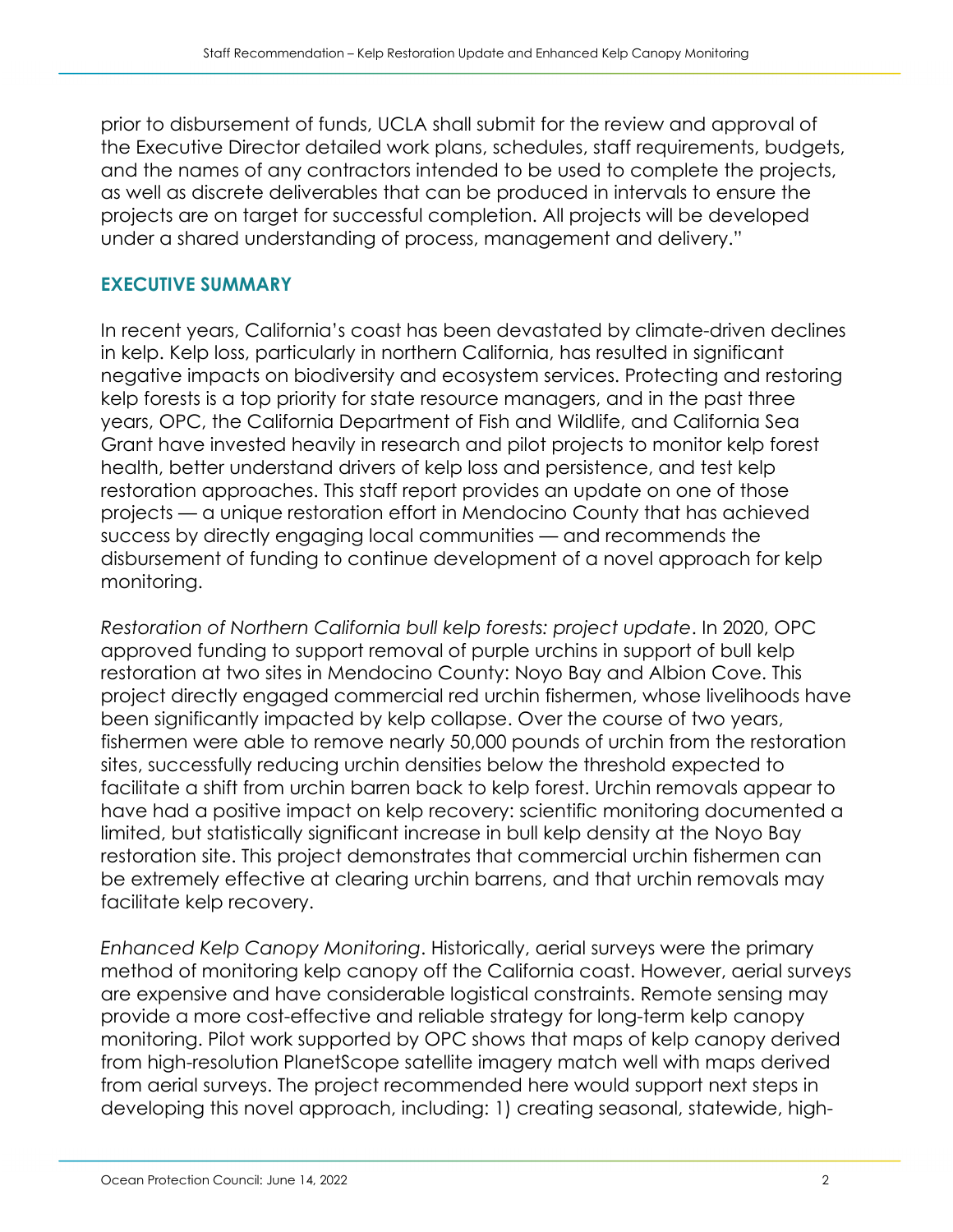resolution maps of kelp canopy from 2016-2023, 2) developing a fully automated approach for processing large amounts of PlanetScope imagery, 3) using PlanetScope imagery to analyze kelp canopy dynamics, with a focus on the north coast, and 4) developing a method for monitoring kelp at very small spatial scales using ultra high-resolution SkySat imagery.

#### **BACKGROUND & PROJECT DETAILS:**

California's kelp forests are among the most productive and biodiverse ecosystems on the planet. Both giant kelp and bull kelp are foundational species that provide a variety of ecological functions and ecosystem services. Globally, kelp forests naturally fluctuate from year to year, and the dramatic interannual variability of kelp on the California coast has been well documented. However, in general, California's nearshore environment has supported healthy kelp forests for decades, prior to a marine heatwave in the Northeast Pacific that started in 2014 and persisted through 2016. As a result of that heatwave, bull kelp forests in northern California were decimated. Surveys conducted by the California Department of Fish and Wildlife (CDFW) and The Nature Conservancy show that more than 95% of the bull kelp canopy off Mendocino and Sonoma Counties was lost between 2014 and 2019[1](#page-2-0).

Kelp declines on the north coast have been attributed to a "perfect storm" of changing ocean conditions, including warm waters, the emergence of sea star wasting disease (which resulted in the loss of an estimated 5.75 billion predatory sunflower stars[2](#page-2-1)), and an explosion in kelp-eating purple sea urchin populations, which have grazed kelp forests down to bare rock and turned once-lush reefs into "urchin barrens." Although kelp has resurged in some places on the north coast[3](#page-2-2) due to cooler ocean temperatures in 2020-2021, this recovery has been limited overall, potentially due in part to the persistence of urchin barrens.

In contrast to the devastation observed on the north coast, patterns in giant kelp along California's central coast are more complex. Kelp has persisted in some locations but appears to have declined in others; one area of particular concern is the Monterey Peninsula, where a substantial amount of kelp has been lost since 2014. In southern California, kelp declined following the onset of the marine heatwave, but these losses were within the normal range of variability and kelp quickly recovered, except for some locations in the Channel Islands that appear to have transitioned to urchin barrens.

<span id="page-2-0"></span><sup>1</sup> Rogers-Bennett L, Catton CA. Marine heat wave and multiple stressors tip bull kelp forest to sea urchin barrens. Scientific reports. 2019 Oct 21;9(1):1-9.

<span id="page-2-2"></span><span id="page-2-1"></span><sup>&</sup>lt;sup>2</sup> <u>https://www.nature.org/en-us/newsroom/california-sea-star-endangered/</u><br><sup>3</sup> <u><https://www.sfchronicle.com/climate/article/Satellite-images-show-kelp-forest-has-doubled-in-16589392.php></u>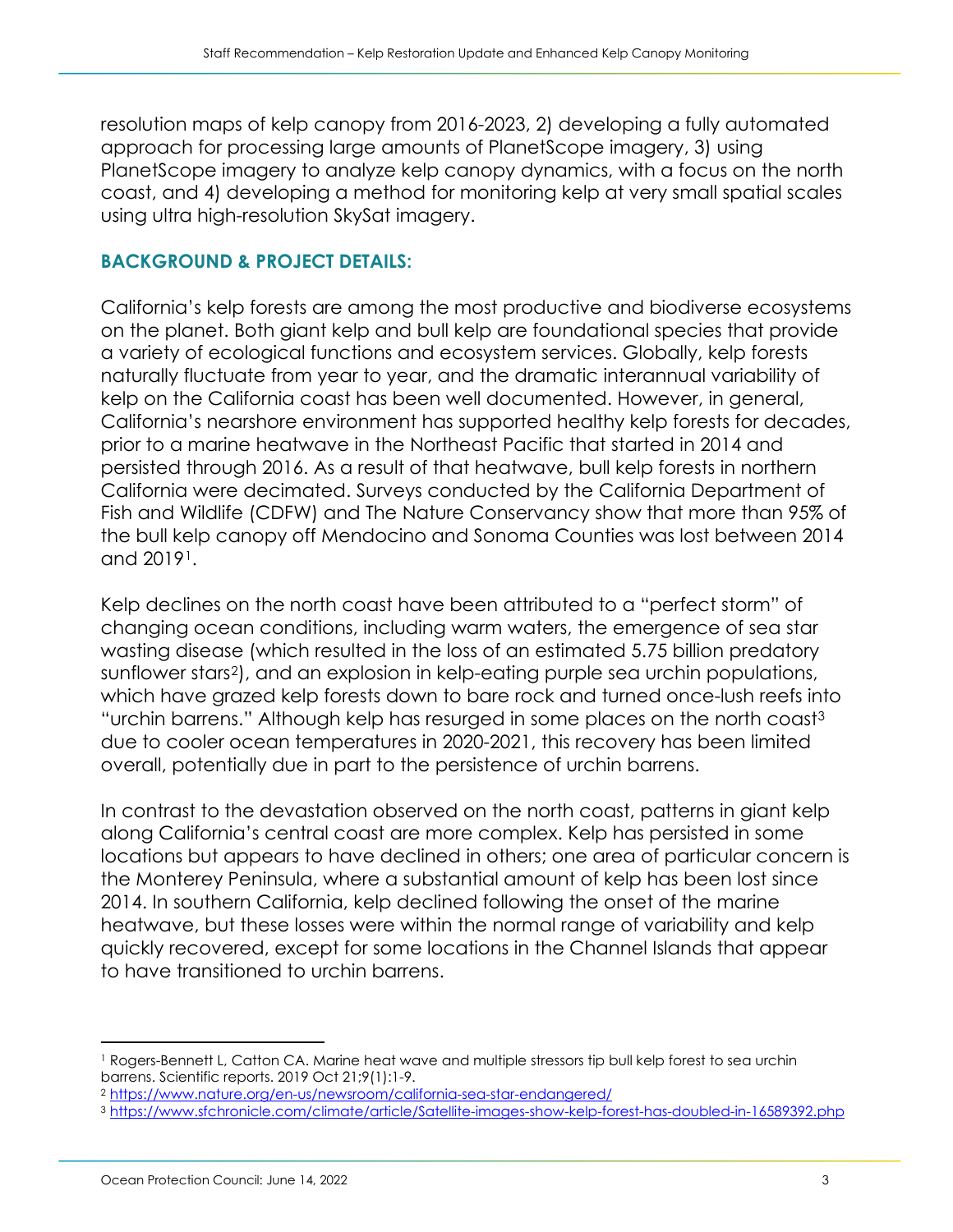Protecting and restoring kelp forests across the state is a top priority for OPC. Together with CDFW, California Sea Grant, and other partners, OPC has recently initiated several pilot projects to monitor kelp forest ecosystems, better understand drivers of kelp loss and persistence, and test potential kelp restoration approaches. These efforts represent an investment of more than \$3 million over the last three years. Additionally, in 2021, OPC released an Interim Kelp Action Plan[4,](#page-3-0) which lists key strategic actions for protecting and restoring California's kelp forests in the face of changing ocean conditions.

This staff report provides an update on a unique, community-based kelp restoration pilot project and recommends funding to continue development of a novel approach for kelp canopy monitoring. Both projects are responsive to priorities listed in the Interim Kelp Action Plan and will significantly advance California's efforts to ready our state's iconic yet vulnerable underwater forests for climate change.

## **Restoration of Northern California bull kelp forests: project update**

In 2020, OPC approved \$499,951[5](#page-3-1) (with an additional investment of \$117,013[6](#page-3-2) in 2021) to fund removal of purple urchins in support of bull kelp restoration at two sites in Mendocino County: Noyo Bay and Albion Cove. This project directly engaged commercial red urchin fishermen, whose livelihoods have been significantly impacted by kelp collapse, and was intended to provide a scientific basis for evaluating the efficacy of large-scale urchin removal as a kelp restoration tool on California's north coast. It represented a unique and unprecedented collaboration between state government, nonprofit organizations, and local communities.

Despite challenges posed by the COVID-19 pandemic, fishermen were able to remove nearly 50,000 pounds of urchin from the two restoration sites over the course of two years, successfully reducing urchin densities below two individuals per square meter (the threshold expected to facilitate a shift from urchin barren back to kelp forest) and maintaining these low densities over the duration of the study (Fig 1). Specifically, from July 2020 to December 2021, 13 commercial fishermen removed nearly 32,000 pounds of purple urchin from Noyo Bay and 13,600 pounds of purple urchin from Albion Cove.

<sup>4</sup>

<span id="page-3-0"></span>[https://www.opc.ca.gov/webmaster/ftp/pdf/agenda\\_items/20210216/Item7\\_KelpActionPlan\\_ExhibitA\\_FINAL.p](https://www.opc.ca.gov/webmaster/ftp/pdf/agenda_items/20210216/Item7_KelpActionPlan_ExhibitA_FINAL.pdf)

<span id="page-3-1"></span><sup>&</sup>lt;sup>5</sup> [https://opc.ca.gov/webmaster/ftp/pdf/agenda\\_items/20200226/Item%205\\_Kelp-Staff-Recommendation-](https://opc.ca.gov/webmaster/ftp/pdf/agenda_items/20200226/Item%205_Kelp-Staff-Recommendation-Final.pdf)Final.pdf

<span id="page-3-2"></span>[https://www.opc.ca.gov/webmaster/ftp/pdf/agenda\\_items/20210615/Item7a\\_UrchinRemoval\\_consent\\_FINAL.](https://www.opc.ca.gov/webmaster/ftp/pdf/agenda_items/20210615/Item7a_UrchinRemoval_consent_FINAL.pdf) [pdf](https://www.opc.ca.gov/webmaster/ftp/pdf/agenda_items/20210615/Item7a_UrchinRemoval_consent_FINAL.pdf)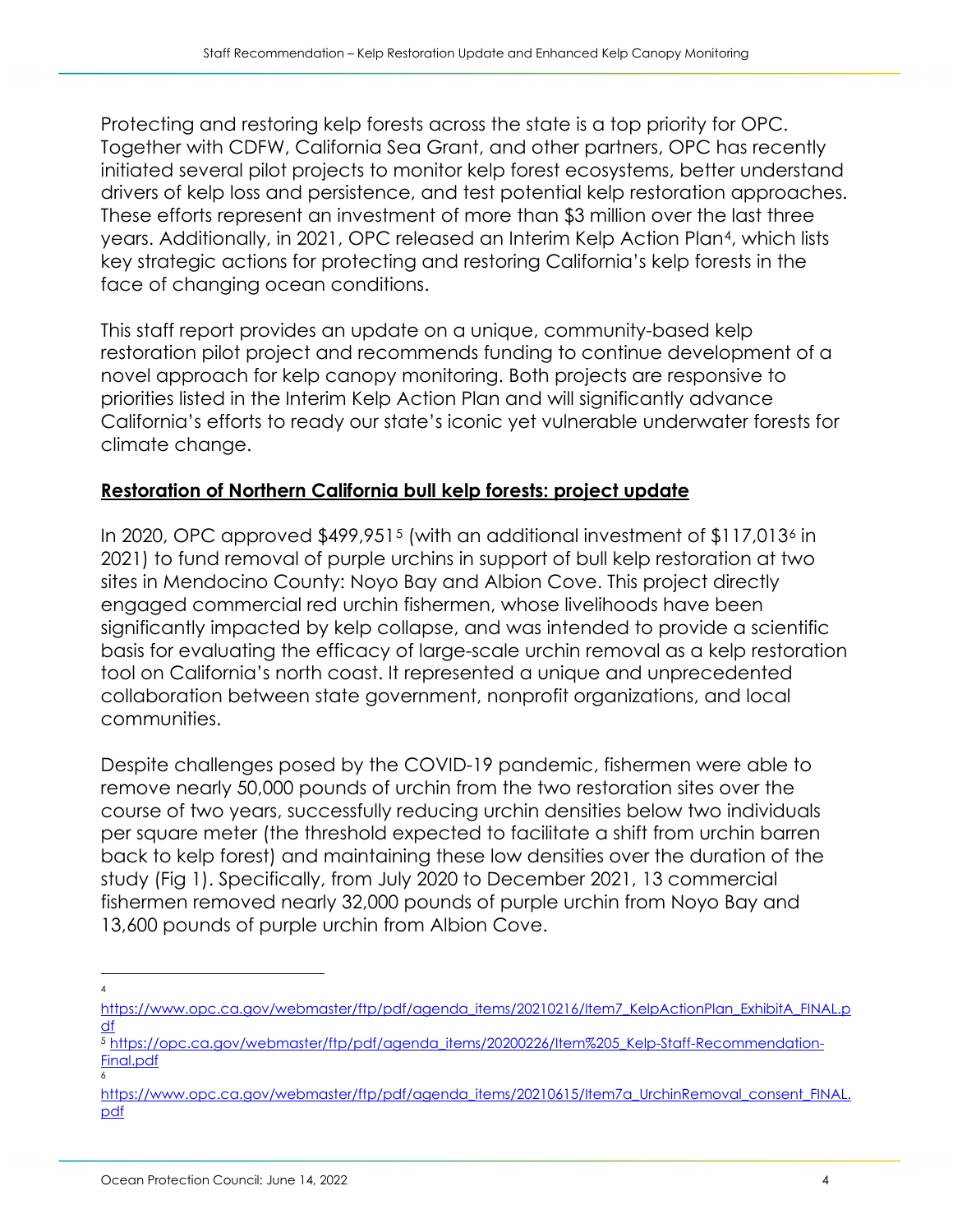Urchin removals appear to have had a positive impact on kelp recovery. Following removals, ecological monitoring surveys documented a statistically significant increase in bull kelp density at the Noyo Bay restoration site relative to an unmanipulated control site. However, in absolute terms, this increase was limited, and continued monitoring at both restoration and control sites through the end of 2022 will provide a clearer assessment of restoration efficacy.

This project demonstrates that commercial urchin fishermen can be extremely effective at clearing urchin barrens and maintaining low urchin densities over time, and that removals may facilitate kelp recovery. It also provides insight into costs, logistical considerations, and best practices associated with this restoration method; for example, meaningful engagement with local communities and adaptive, collaborative decision-making emerged as critical factors in supporting project success. As California moves forward with the development of a kelp restoration "toolkit," a key priority listed in the Interim Kelp Action Plan, urchin removal by commercial fishermen should be considered a viable restoration option if kelp recovery continues at the two pilot study sites. Next steps will include exploring the feasibility of scaling up this work to other sites on the north coast and beyond.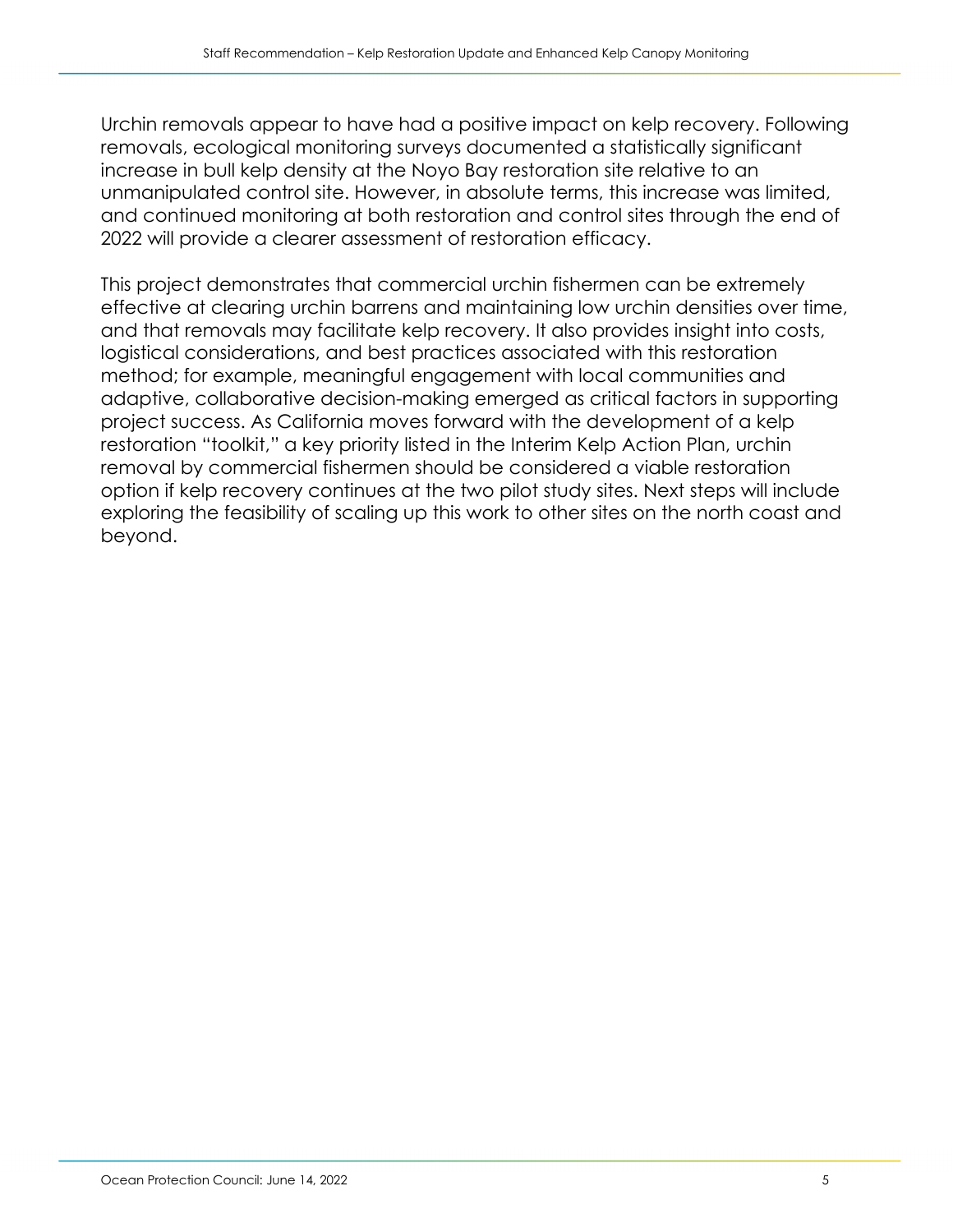

**Figure 1. Density of purple urchins, red urchins, and bull kelp at A) the Noyo Bay restoration site and associated control site and B) the Albion Cove restoration site and associated control site. At both sites, commercial urchin fishermen were able to reduce total urchin density to under 2 individuals per square meter, and maintain these low densities over time. At the Noyo Bay restoration site, urchin removals resulted in a limited, but statistically significant increase in bull kelp density. Figure adapted from Exhibit A.**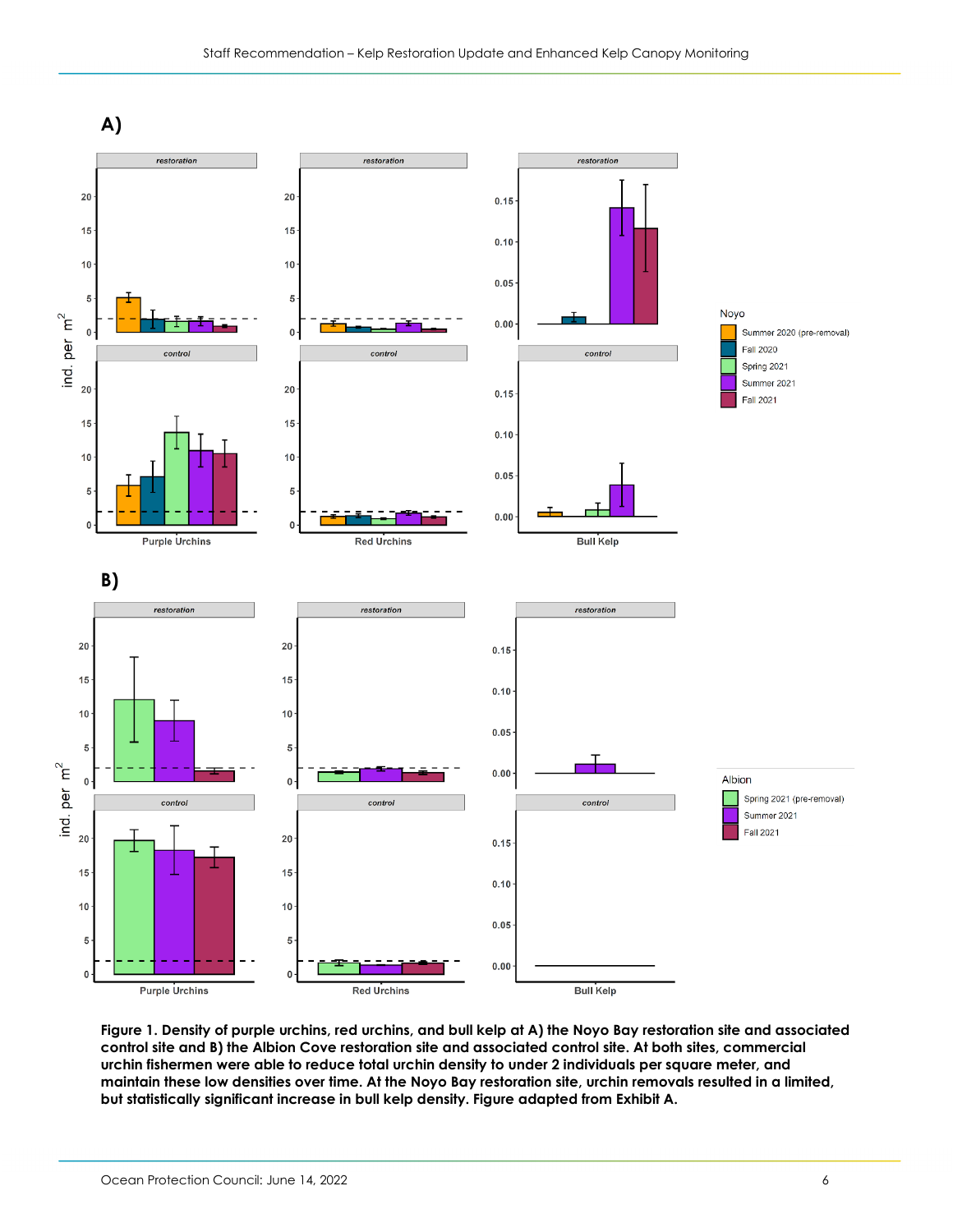#### **Enhanced Kelp Canopy Monitoring**

#### **Project Description**

Historically, aerial surveys were the primary method of monitoring kelp canopy off the California coast. However, aerial surveys are expensive and have considerable logistical constraints; due to funding limitations, frequent cloud interference, and a lack of available contractors, CDFW has not conducted aerial surveys of kelp canopy since 2016. This impairs the ability of resource managers to obtain a consistent and timely understanding of kelp abundance and distribution statewide. Remote sensing techniques may provide a more cost-effective and reliable strategy for long-term kelp canopy monitoring.

In 2019, OPC funded The Nature Conservancy and UCLA to explore this question by comparing aerial surveys of the north coast to high-resolution (3 meter) PlanetScope satellite imagery of the same area. UCLA developed a semiautomated method for mapping giant and bull kelp canopy from PlanetScope imagery and found that these maps matched well with maps derived from aerial surveys. This indicates that high-resolution satellite imagery holds promise as a kelp monitoring and mapping tool.

The next steps in developing this novel methodology are to: 1) use PlanetScope data to create seasonal maps of kelp canopy for the entire state of California from 2016-2023, 2) develop a fully automated approach for processing large amounts of satellite imagery, 3) use PlanetScope data to analyze kelp canopy dynamics, with a focus on the north coast, and 4) develop a method for mapping kelp using ultra-high resolution SkySat imagery. Staff recommends that OPC provide funding to UCLA to pursue these tasks, which are described in more detail below.

1) *Use PlanetScope data to create seasonal maps of kelp canopy for the entire state of California from 2016-2023.* UCLA will apply existing methods, developed through pilot work previously funded by OPC, to process and analyze PlanetScope data to create seasonal (twice yearly) kelp canopy maps for the entire coast of California from 2016-2023. These maps will fill a crucial knowledge gap for resource managers.

2) *Develop a fully automated approach for processing large amounts of satellite imagery*. Recent advances in machine learning have enabled researchers to create automated approaches for processing large amounts of satellite imagery. UCLA will recruit a postdoctoral researcher with a background in machine learning to refine and fully automate existing methods, which will dramatically reduce the time, effort, and cost required to create kelp canopy maps.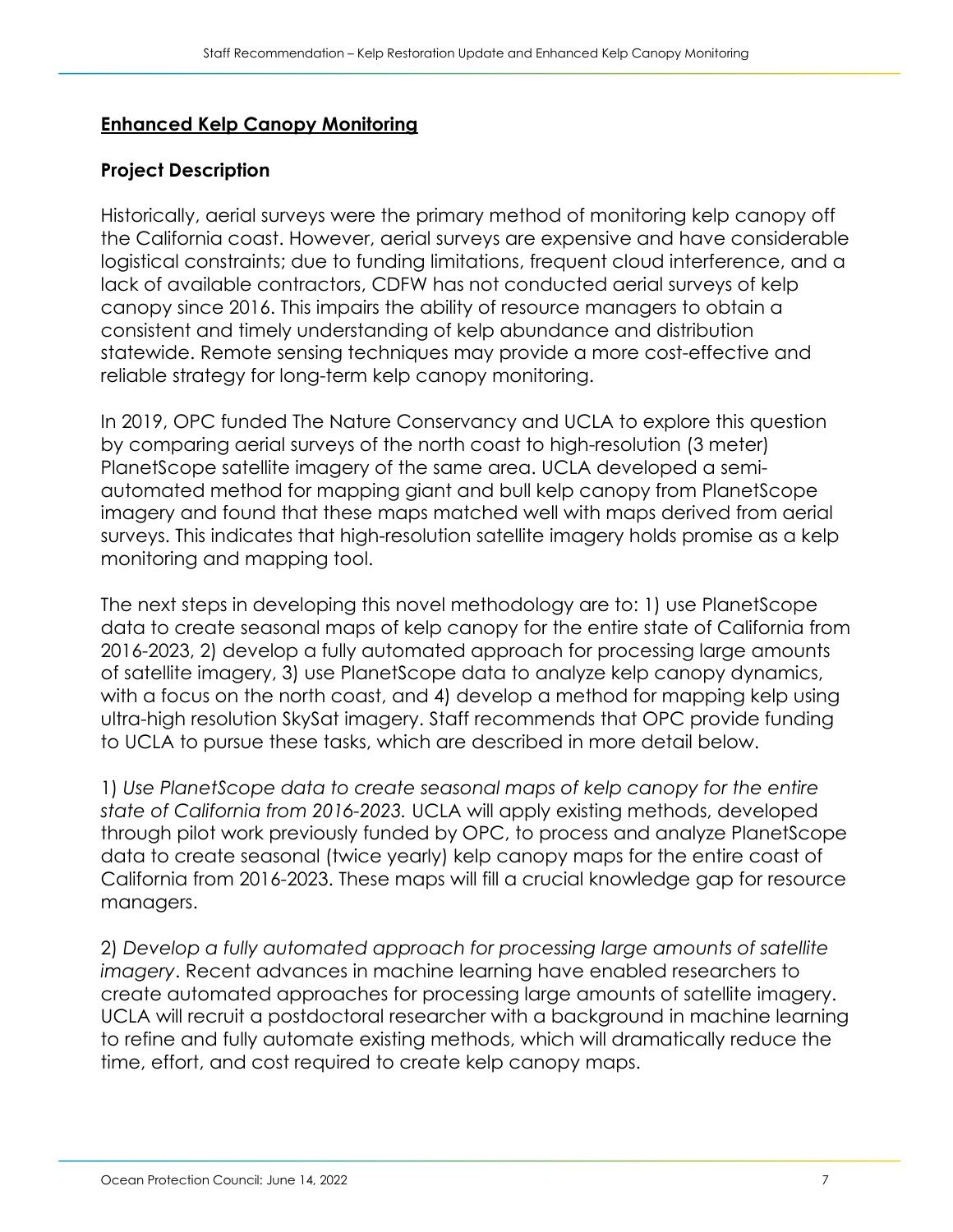3) *Use PlanetScope data to analyze kelp canopy dynamics, with a focus on the north coast*. PlanetScope imagery can provide valuable insight into kelp canopy dynamics. UCLA will use this dataset to document trends in kelp persistence and recovery, identify potential kelp refugia, and explore factors that promote kelp resilience (e.g., water temperature, nutrients, urchin density, habitat quality, marine protected areas).

4) *Develop a method for mapping kelp using ultra-high resolution SkySat imagery*. SkySat is an ultra-high resolution (0.5 meter) dataset that begins to approach the resolution provided by drone imagery. Although such high-resolution imagery is not needed for large-scale statewide maps, it may be useful for monitoring at smaller spatial scales, e.g., assessing kelp recovery at individual restoration sites. UCLA will create small-scale maps for selected sites, including restoration sites in Mendocino County, to explore the utility of this approach.

Taken together with long-term, but lower-resolution, satellite imagery from the Landsat platform, advances in the use of PlanetScope and SkySat imagery will provide a complete suite of spatial resolution needed for resource managers to understand the historical dynamics of kelp, current statewide trends, and the local dynamics of kelp at key sites. This will provide critical information necessary to inform the state's adaptive management approaches to protect and restore kelp forest habitat in California.

## **About the Grantee**

UCLA is a public research university in Los Angeles, California. The lead investigator on this project, Dr. Kyle Cavanaugh, is an Associate Professor with the UCLA Department of Geography and the UCLA Institute of the Environment & Sustainability. Dr. Cavanaugh studies the drivers and consequences of changes in coastal foundation species. Much of his research utilizes remote sensing techniques to document ecological change over large spatial and temporal scales.

## **Project Timeline**

- Summer 2022: funding awarded
- Fall 2022: grant agreement executed
- Fall 2022—Spring 2023: develop method for mapping kelp using SkySat
- Fall 2022—Fall 2024: create statewide maps of kelp canopy
- Fall 2022—Fall 2024: develop automated approach for image processing
- Spring 2023—Summer 2025: analyze kelp canopy dynamics
- Summer 2025: grant completion date; all grant deliverables due to OPC